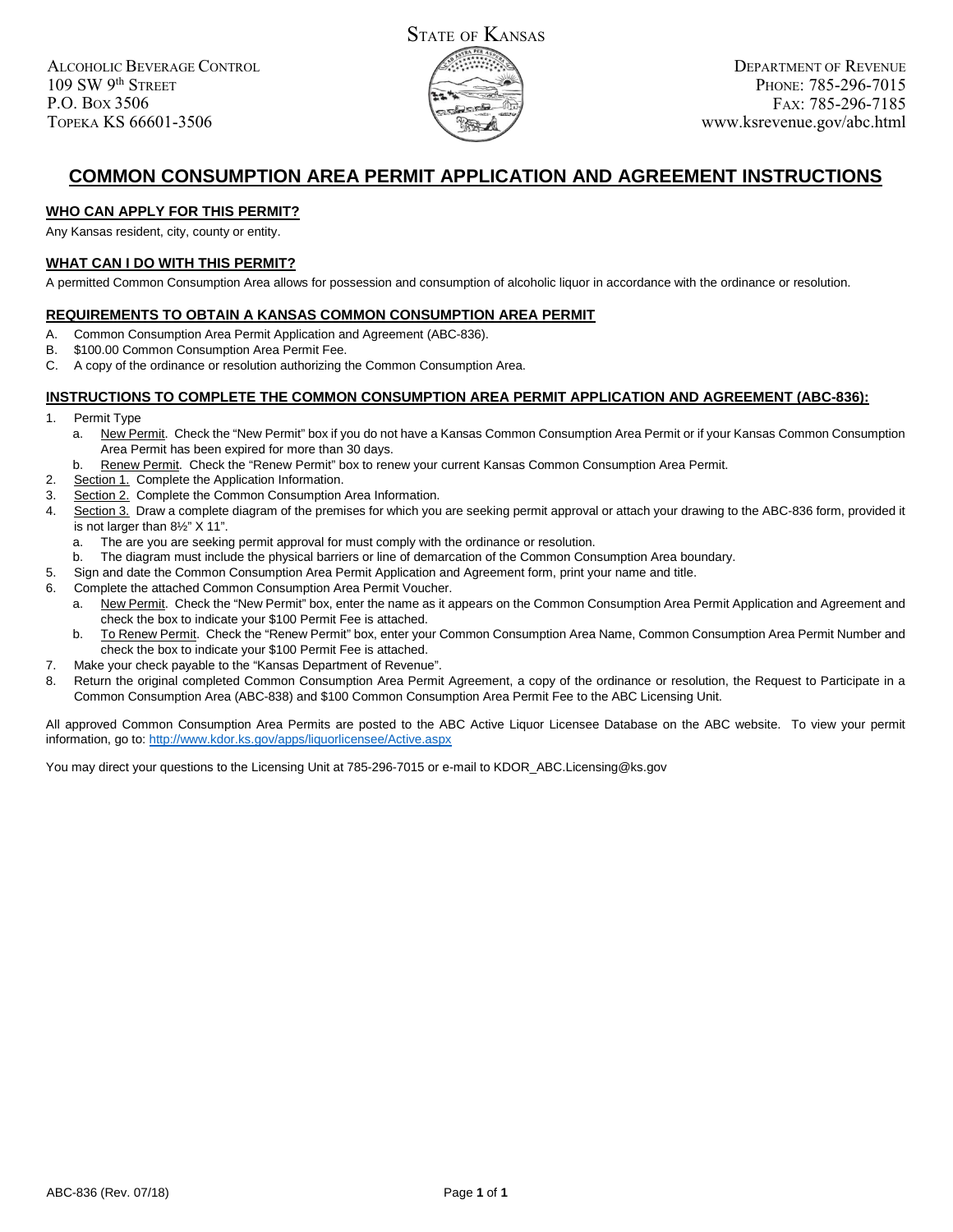ALCOHOLIC BEVERAGE CONTROL 109 SW 9th STREET P.O. BOX 3506 TOPEKA KS 66601-3506



## **COMMON CONSUMPTION AREA PERMIT APPLICATION AND AGREEMENT**

#### ☐**New Permit** ☐**Renew Permit**

| <b>SECTION 1 - APPLICATION INFORMATION:</b>                                    |                     |               |                    |          |
|--------------------------------------------------------------------------------|---------------------|---------------|--------------------|----------|
| $\Box$ Corporation<br>$\Box$ Organization<br>Entity Type:<br>$\Box$ Individual | $\Box$ Partnership  | $\Box$ Other: |                    |          |
| Organization Name or Individual Applicant Name                                 |                     |               | <b>FEIN/SSN</b>    |          |
| <b>Applicant Contact Person</b>                                                | <b>Phone Number</b> |               | E-mail Address     |          |
| <b>Applicant Mailing Address</b>                                               | City                | County        | <b>State</b>       | Zip Code |
| Individual Only - Home Street Address                                          | City                | County        | <b>State</b><br>ΚS | Zip Code |
| <b>SECTION 2 - COMMON CONSUMPTION AREA INFORMATION:</b>                        |                     |               |                    |          |
| $\Box$ have attached a copy of the ordinance or resolution.                    |                     |               |                    |          |
| Common Consumption Area DBA Name                                               |                     |               |                    |          |
| Common Consumption Area Location Address                                       | City                | County        | <b>State</b><br>ΚS | Zip Code |

The above named applicant or organization, does hereby make application for a Common Consumption Area Permit to allow possession and consumption of alcoholic beverages in the designated area. In making this application, the above named Common Consumption Area Permit holder agrees that:

a. It is liable for violations that occur within the boundaries of the Common Consumption Area. However, licensees within a Common Consumption Area shall be liable for violations of all liquor laws governing the sale and consumption of alcoholic liquor that occurs on the licensee's premises.

b. It will not allow any person to remove any open container of alcoholic liquor from the boundaries of the Common Consumption Area.

c. It will abide by all the provisions of the Kansas Liquor Control Act and the Rules and Regulations promulgated thereunder.

d. It will abide by all the provisions of the ordinance or resolution.

e. It will display the Common Consumption Area Permit on the permitted premises.